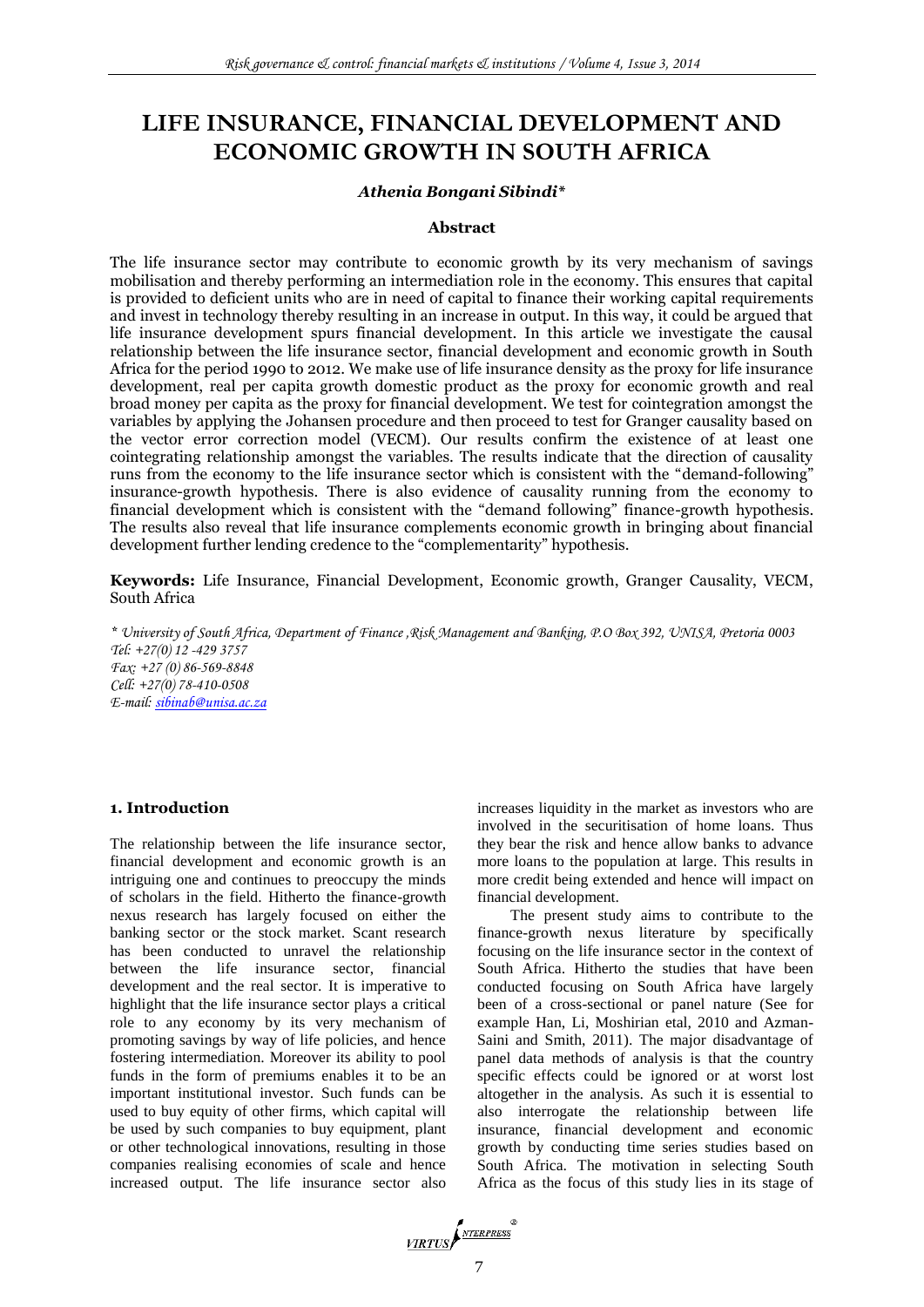development and the sophistication of its financial sector notwithstanding that it is a developing country.

The impetus behind this study is also to establish the nature of the relationship between the life insurance sector, financial development and economic growth in South Africa in light of the findings by Ward and Zurbruegg (2000) which are later corroborated by Chang, Lee and Chang (2013) to the effect that the insurance-growth nexus varies from country to country. To the best of our knowledge there has been no in-depth study that has focused on South Africa. It is equally impelling that Ward and Zurbruegg (2000) suspect that cultural, regulatory, legal environment and the improvement in financial intermediation amongst other factors may confound the insurance-growth relationship. It could be argued that South Africa presents itself as the best case study as it has a very diverse culture, its financial system has improved vastly over the years and attendant to this the regulatory environment has also evolved over the years.

We thus also hope to chat the way forward for policy makers in South Africa as they grapple with policies that are aimed at recovering her economy and securing the financial sector, specifically targeted at the insurance sector. To this end there has been a raft of reforms that have been proposed. Amongst others, these include the Solvency Assessment Management (SAM) regime whose main aim is to improve the capital and solvency levels of insurance companies as well as the Treating Customers Fairly (TCF) regulations which are aimed at protecting the insurance consumers. We intend to investigate the causal relationship between life insurance, financial development and economic growth by first testing for cointegration amongst the variables for a long run relationship by applying the Johansen procedure. We will then estimate a Vector Error Correction Model (VECM). Lastly we will then conduct Granger Causality/Block Exogeneity tests based on the vector error correction model to determine the nature and direction of flow of causality amongst the variables.

The remainder of paper is arranged as follows: the next section reviews the literature about the insurance-growth nexus. Section 3 reviews the empirical literature. Section 4 gives an overview of the life insurance sector in South Africa. Section 5 describes the data, methodology and presents the empirical results. Section 6 discusses economic and policy implications and then Section 7 concludes.

# **2. Review of Literature: Insurance and Growth Nexus**

The finance- economic growth nexus theory has evolved over the years and can be traced to the works of Schumpeter (1912) and later McKinnon (1973). The main argument by Schumpeter was the important role played by financial institutions in spurring technological innovation and economic activities. The

financial activities of savings mobilisation, project evaluation, risk monitoring and management facilitate these two functions. On the other hand McKinnon posits that financial development is stunted by restrictive government regulations, interest rate ceilings, loan subsidies and high reserve requirements for the banking sector.

It would seem that there is consensus amongst the scholars when characterising the finance-growth nexus as follows: (1) there is no causal relationship; (2) the causal relationship is demand-following, that is, economic growth leads to a demand in financial services; (3) the causal relationship is supply-leading, that is growth in the financial sector will spur economic growth; (4) negative causal relationship from finance to growth; (5) interdependence.

Hitherto extant studies have interrogated the finance-growth nexus by mainly focusing on the stock markets and the banking sector. There is scant research that focuses on the insurance sector. The importance of the insurance sector in economic development continues to seize the attention of scholars and has gained prominence over the last two decades. Amongst the early scholars who interrogated this relationship include Ward and Zurbruegg (2000). They aver that insurance is important to economic development mainly because of the following two reasons: (1) the benefits that accrue as a result of the insurance company being an agent of risk transfer and indemnification and (2) the benefits that accrue as a result of the insurer undertaking activities as a financial intermediary. Using a sample of nine OECD countries they come to the conclusion that the causal relationships between economic growth and insurance market development may well vary across countries. Further they contend that the influence of insurance market development while channelled through indemnification and financial intermediation is tempered by country specific factors.

Haiss and Sümegi (2008) are in concordance with Ward and Zurbruegg (2000) and contend that the insurance sector is important to economic growth as it can be used as a channel of risk transfer, saving and investment. In their study of 29 European countries they found out that the aggregate investment by insurance companies grew by 20% relative to gross domestic product (GDP) within the time span of 1993-2004. They go on to observe that an essential part of the contribution of insurance companies to GDP growth derives from their assets, their investment activities and the companies' setup. Thus the participation by insurance companies in the economy results in the expansion of the investment horizon, increase of market volume and improvement of market efficiency.

The latter strand of literature emphasises the investment, innovation and financial development that is spurred by the growth of the insurance sector. According to the proponents of this view, insurance companies by providing protection could affect

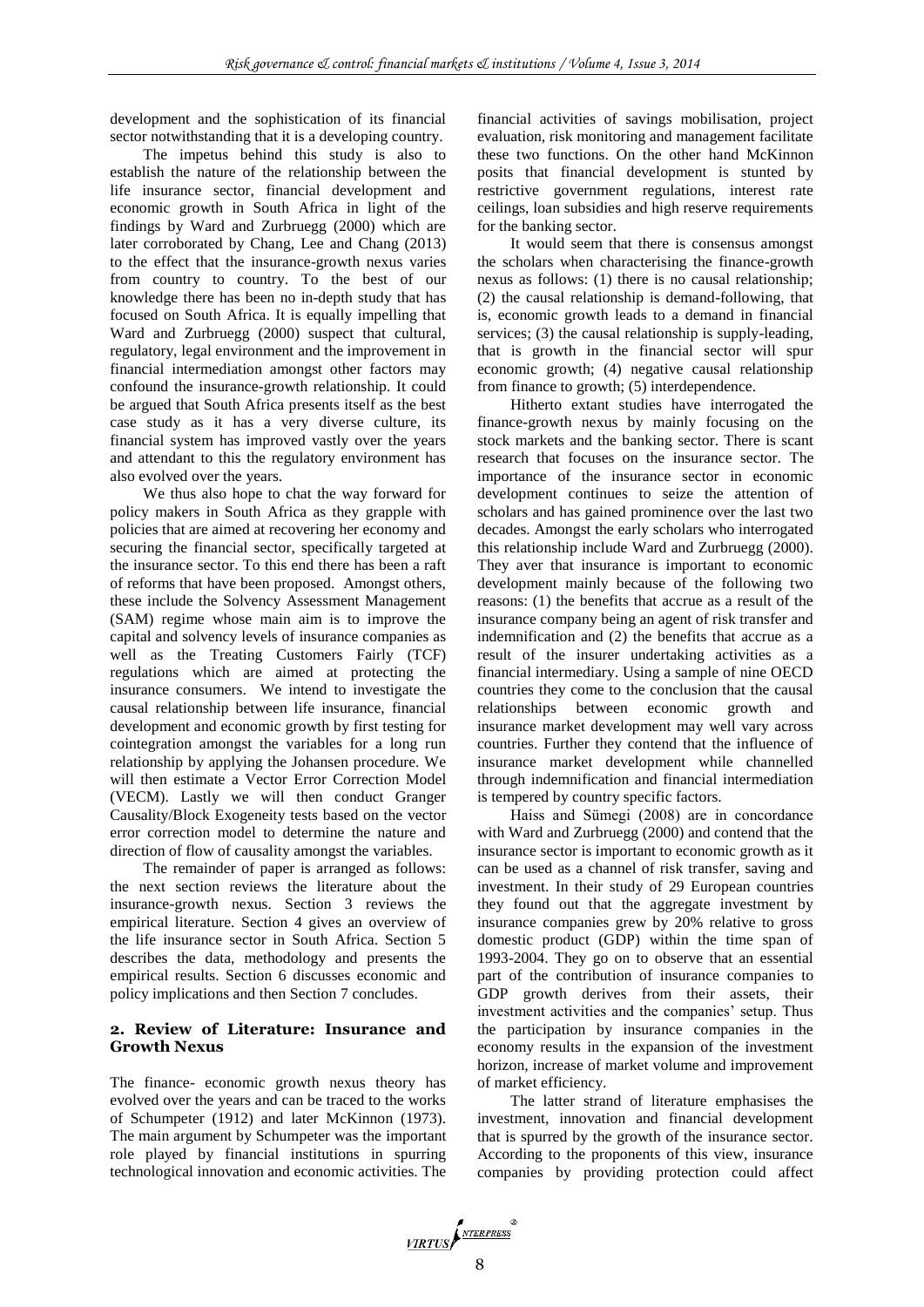economic growth through the channels of marginal productivity of capital, technological innovations and saving rate (Ćurak, Lončar and Poposki, 2009). Thus insurance companies indemnify the ones who suffer a loss and stabilise the financial position of individuals and firms. They go on further to note that the possibility of transfer of risks to insurance companies induces risk adverse units to buy goods and services especially those of higher values. In this way insurance sustains demand or consumption of goods and services which encourage production, employment and finally economic growth. Ćurak, Lončar and Poposki (2009) also propound that insurance companies increase the availability of funds through their innovative products which provides protection from credit risk to other financial intermediaries. In that way financial intermediaries become more willing to lend funds for financing real investments that encourage economic growth. They also contend that insurance could affect economic growth through the saving rate channel by offering various life insurance products that combine risk protection and saving benefits. Further they argue that insurers lower transaction costs or achieve economies of scale by collecting funds from dispersed economic units who pay relatively small premiums and by allocating these amassed funds to deficit economic units in order to finance large projects.

According to Azman-Saini and Smith (2011) insurance companies as financial intermediation agents create another dimension of competition in the market for intermediated saving which is expected to promote productive efficiency. Furthermore improved financial intermediation services allow investors to hold diversified investment portfolios, which facilitate a willingness to invest in risky highproductivity projects. Moreover, insurance markets boost liquidity which facilitates a flow of funds to capital-accumulating projects, resulting in the expansion of the economy. Further they posit that insurance may also have an indirect impact on output growth via its potential impact on the development of banks and stock markets. They contend that, for example, the provision of protection services to customers against risks that might otherwise leave them unable to repay their debts may promote bank lending.

In sum the relationship between the life insurance sector, financial development and the real sector could be classified in terms of causality with respect to six possible null hypotheses:

*H1: Life insurance sector development causes economic growth*

*H2: Life insurance sector development causes financial development*

*H3: Financial development causes life insurance sector growth*

*H4: Financial development causes economic growth*

*H5: Economic growth causes life insurance sector development*

*H6: Economic growth causes financial development*

# **3. Review of the Empirical Literature**

Ward and Zurbruegg (2000) examined the relationship between economic growth and growth in the insurance industry for nine OECD countries. Using annual data they conducted a bivariate cointegration analysis and also tested for causality by regressing the real GDP against the total real premiums in each country from 1961 to 1996. They found out that in some countries the insurance industry Granger causes economic growth, and in other countries economic growth Granger causes the insurance sector development.

Haiss and Sümegi (2008) investigated the impact of insurance investment and premiums on GDP growth in Europe. They conducted a crosscountry panel data analysis for 29 European countries for the period 2005 to 2009. The insurance indicators that they used are the gross premium income as a total sum of life and non-life premium income and total investments. They separated the aggregate sample into a group of mature market economies (mainly the "old" EU-15) and the other one consisting of former transition economies mainly the new EU member states from Central and Eastern Europe (CEE). Their results showed evidence for a correlation between insurance investments and GDP growth for EU-15 countries with mature financial markets and a short-run connection between non-life expenditure and GDP for the emerging market-type CEE countries.

Arena (2008) examined the causal relationship between the insurance market activity and economic growth in both developed and developing countries. He employed insurance penetration (insurance premiums as a percentage of GDP) as a proxy for insurance market development. By using generalised method of moments (GMM) for dynamic models of panel data for 55 countries between 1976 and 2004, he found a robust evidence for this relationship. He found that both life and non-life insurance have a positive and significant causal effect on economic growth

Ćurak, Lončar and Poposki (2009) using an endogenous growth model and panel data estimation techniques examined whether life and non-life insurance individually or collectively contribute to economic growth across a sample of 10 transition European member countries for the period 1992 to 2007. The proxy that they used for insurance development is insurance penetration. Their results indicated that insurance sector development positively and significantly promotes economic growth. The results were confirmed in terms of life, non-life insurance as well as total insurance.

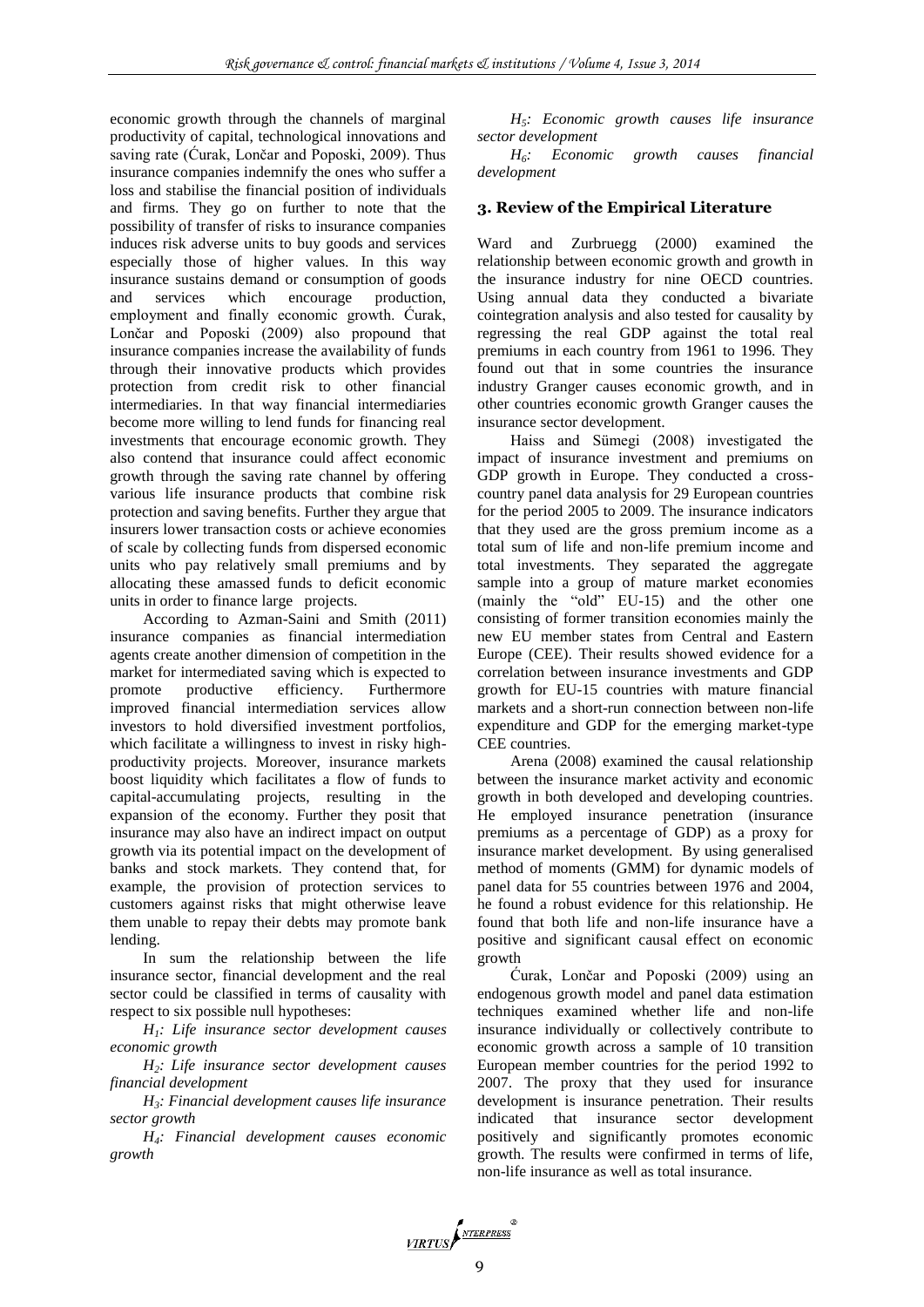Han, Li, Moshirian, et al (2010) investigated the relationship between insurance development and economic growth by employing generalised method of moments (GMM) models on a dynamic panel data set of 27 economies for the period 1994-2005. They used insurance density (premiums per capita) as a proxy for the insurance sector development. They found fairly strong evidence in favour of the hypothesis that insurance development contributes to economic growth. They find out that for the developing countries the overall insurance development, life insurance and non-life insurance development play a much important role than they do for the developed economies.

Ching, Kogid and Furuoka (2010) examined the existence of a causal relationship between the life insurance sector and economic growth in Malaysia by applying the Johansen cointegration test and the Granger causality test based on the Vector Error Correction Model (VECM). They used the total assets of the life insurance sector as an indicator for life insurance. They found out that there existed more than one cointegrating relationship between the real GDP and the total assets of life insurance sector. The study further showed that the real GDP of Malaysia was Granger caused by the total assets of Malaysian life insurance sector in the short run.

Azman-Saini and Smith (2011) investigated the impact of insurance sector development on output growth, capital accumulation and productivity improvement using data from 51 countries (both developing and developed) for the period 1981-2005. They employed the life insurance penetration ratio as a proxy for the development of insurance markets. Making use of panel data methods of analysis they find evidence that insurance sector development affects growth predominantly through productivity improvement in developed countries, while in developing countries it promotes capital accumulation.

Islam (2012) utilised the error correction mechanism to test the causal relationship between the development of non-bank financial intermediaries (NBFIs) and economic growth in Malaysia over the period 1974-2004. He used the financial assets as the proxy for NBFI development. He then conducted Granger causality tests based on the vector error correction mechanism (VECM) and found out that there is a unique long-run causality running from nonbank financial intermediaries to economic growth.

Horng, Chang and Wu (2012) tested for a dynamic relationship amongst insurance demand, financial development and economic growth in Taiwan between 1961 and 2006. They used a three variable Vector Autoregressive (VAR model) with insurance density (premiums per capita) utilised as the proxy for insurance demand. They found out that in the short run, economic growth Granger causes insurance demand and financial development Granger causes economic growth. These results supported the

'supply-leading theory' link from financial development to economic growth and the 'demandfollowing theory' link from economic growth to insurance demand.

Chi-Wei, Hsu-Ling and Guochen (2013) applied the bootstrap Granger causality test to examine the relationship between insurance development and economic growth in 7 Middle Eastern countries. They used insurance density as the indicator for insurance development. They found evidence for bi-directional causality between the life insurance sector and economic growth in the higher income countries such as United Arab Emirates, Kuwait and Israel. They also found that economic growth Granger causes nonlife insurance development in the low income countries of Oman, Jordan and Saudi Arabia.

Chang, Lee and Chang (2013) studied the relationship between insurance and economic growth by conducting a bootstrap panel Granger causality test using data from 10 OECD countries over the period of 1979-2006. They employed the life insurance, non-life insurance premiums and total insurance premiums as the proxies for insurance market activities. Their results were mixed and they found evidence of one-way Granger causality running from insurance activities to GDP in 5 out of OECD countries, namely France, Japan, Netherlands, Switzerland and the UK. Thus insurance is of great importance for economic growth in these countries. Secondly they found evidence of one-way Granger causality running from GDP to insurance activities in Canada (for life insurance activity), Italy (for total and life insurance activities) and the US (for total and non-life insurance activities). This result indicated that economic growth can increase demand of insurance and thus lead to the development of insurance markets. Thirdly they found out that in the US, there was two-way Granger causality (feedback) between life insurance activity and GDP lending credence to both the "supply-leading" and "demandfollowing" hypotheses. This result suggested that in the US the life insurance market and economic growth are both endogenous indicating that they mutually influence each other. Finally they found no causal relationship between insurance activities and GDP in Belgium (for all insurance activities), Canada (for total and non-life insurance activities), Italy (for non-life insurance activity) and Sweden (for life insurance activity). These results were consistent with the "neutrality hypothesis" for the insurance-growth nexus. This implied that insurance development and economic growth may not influence each other in those sectors and in Belgium.

# **4. An Overview of the Life Insurance Sector in South Africa**

The insurance sector in South Africa comprises of 79 long-term insurers and 7 long-term reinsurers, (FSB, 2012). In South Africa the insurance companies that

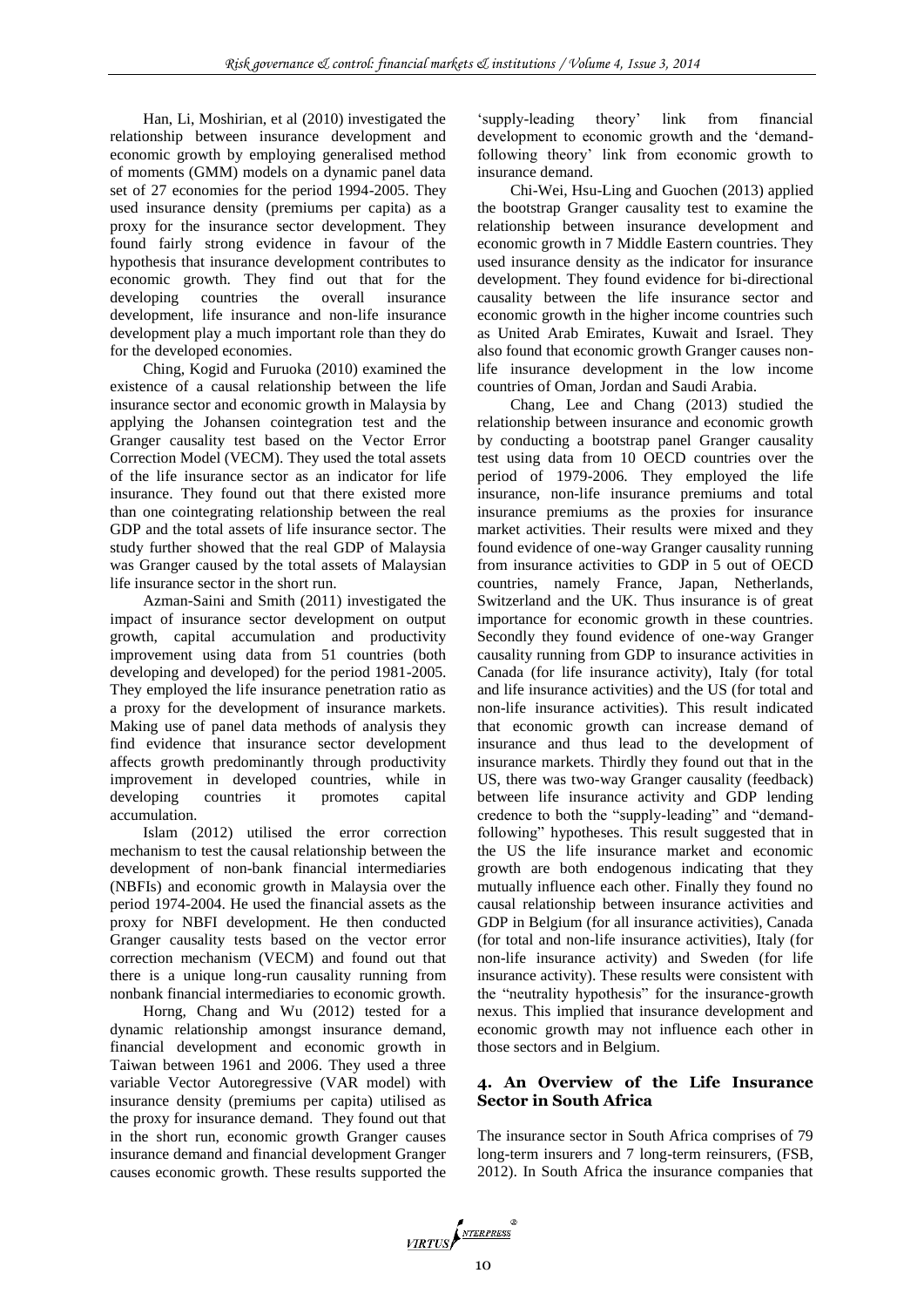transact life insurance business are referred to as long-term insurers.

The key metrics of the insurance companies for the period 2011 to 2013 are given in Tables 1 and 2. The gross premiums of long-term insurance companies show a remarkable growth of 43% from about R301 billion registered in 2011 to roughly R430 billion registered in 2013. A similar trend is observed when evaluating the total assets with the long-term insurance industry registering a phenomenon growth in total assets of 32% from

roughly R1, 7 trillion in 2011 to R2, 3 trillion in 2013.

The information provided in Table 2 depicts the investment vehicles of the insurance companies. It would seem that for the long-term insurers the top three investment vehicles in order of importance are: equities and collective investment schemes, debentures and loan stock and cash and deposits. Thus it would seem that the long-term insurance companies play a critical role in intermediation, savings and resource mobilisation.

**Table 1.** The gross premiums and total assets of long-term insurance companies in South Africa

|                        | 2011    | 2012      | <b>2013</b>   |
|------------------------|---------|-----------|---------------|
| Gross Premiums / R'mil | 300 650 | 358 967   | 429 703       |
| Total Assets / R'mil   | דדד ררד | 2 000 555 | 2 2 7 8 1 4 8 |

*Source*: author's own compilation, data from FSB (2013)

**Table 2.** The investments composition of long term insurance companies in South Africa

|                                        | 2011      | 2012          | 2013      |
|----------------------------------------|-----------|---------------|-----------|
| Cash and deposits / R'mil              | 205 790   | 221 377       | 193 901   |
| Government and semi-government / R'mil | 191 549   | 173 874       | 178 194   |
| Equities /R'mil                        | 862 648   | 1 2 2 1 6 2 9 | 1 470 533 |
| Debentures and loan stock / R'mil      | 128 379   | 176 585       | 215 743   |
| <b>Immovable Property / R'mil</b>      | 58 833    | 58 152        | 49 571    |
| Fixed Assets / R'mil                   | 181838    | 2 1 1 2       | 2 3 6 7   |
| Debtors $/R3$ mil                      | 94 965    | 118.589       | 133 930   |
| <b>Outstanding Premiums / R'mil</b>    |           |               |           |
| Other Assets / R'mil                   | 0         | 28 235        | 33 909    |
| Total Assets / R'mil                   | 1 724 002 | 2 000 555     | 2 278 148 |

*Source:* author's own compilation, data from FSB (2013)

# **5. Data and Methodology**

## *5.1 Measures of Life Insurance and Financial Development*

In this paper we make use of insurance density as a proxy to gauge the level of insurance sector development in South Africa. Insurance density is defined as premiums per capita, measured by quarterly premium payments divided by the population. This follows the procedure adopted by Han, Li, Moshirian, et al, 2010 and Horng, Chang and Wu, 2012 amongst other. In our model we make use of quarterly data. We employ the real gross domestic product (RGDP) per capita as a proxy for economic growth, long-term insurance density (LFID), as a proxy for life insurance development and real broad money per capita (YM2) as the proxy for financial development. The quarterly, gross domestic product, real broad money and insurance premium data for the years 1990 to 2012 were obtained from the South Africa Reserve Bank (SARB) database. The national population figures were extracted from the International Financial Statistics (IFS) database. A

GDP deflator was applied on the nominal values to calculate the real values, with the year 2000 being set as the base year.

The trends in life insurance development, financial development and economic growth are shown in Figure 1. The gross domestic product per capita (RGDP) shows an upward trend, though it takes a dip between 1991 and 1992. It then peaks at around R9000 at the end of 2008 then declines in 2009 before it ultimately recovers. This is explicable as it corresponds to the period of financial crises. Long-term insurance density (LFID) shows a much steeper sustained upward growth from levels around R560 per capita in 1990 to a peak of around R1400 per capita in 2007. It would then decline to about R820 per capita in 2009 before it recovered to levels around R1020 per capita in 2012. Broad money supply per-capita also exhibits a similar trend starting from a high of R13500 per capita in 1990, it will initially decline to the lowest level of around R10780 in 1994. It would then increase to a pick level of around R24260 per capita at the end of 2008 before it declines to a low level of R20 870 in 2010 before it eventually recovers to levels around R21760 in 2012.

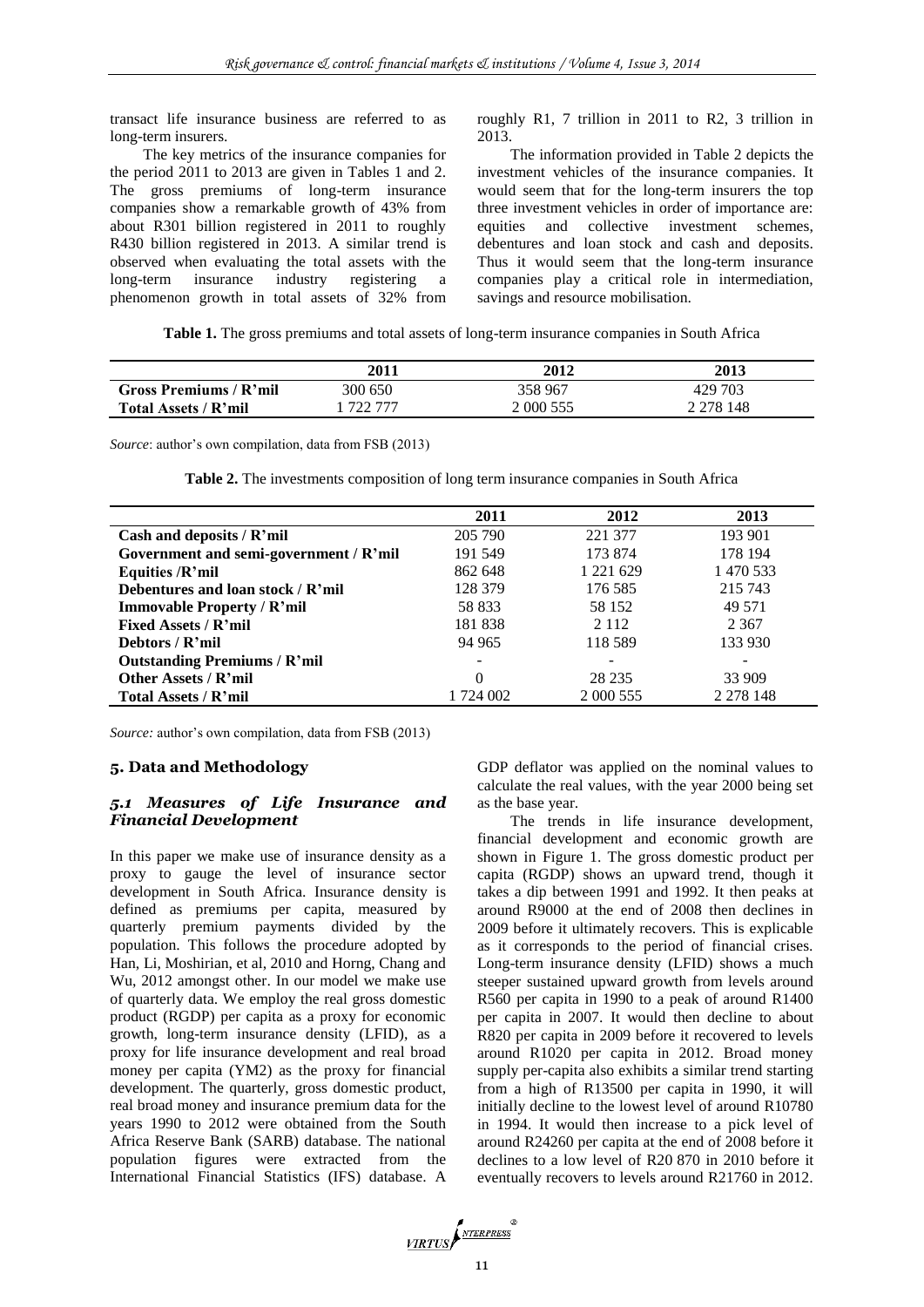Thus it is evident that the series exhibit some form of co-movement and hence we suspect that they are cointegrated in the long run.





## *5.2 Empirical model specification and estimation techniques*

In order to investigate the relationship between life insurance, financial development and economic growth, we make use of the Granger causality test. The Granger causality test is based on the vector error correction model between life insurance, financial development and economic growth.

A vector error correction (VEC) model is a restricted VAR designed for use with non-stationary series that are known to be cointegrated. The VEC has cointegration relations built into the specification so that it restricts the long run behaviour of the endogenous variables to converge to their cointegrating relationships while allowing for shortrun adjustment dynamics. We test for Granger causality based on the error correction model which can be expressed as follows:

$$
\Delta lrgdp = a_0 + \sum_{i=1}^{n} a_{1i} lrgdp_{t-1} + \sum_{i=1}^{n} a_{2i} \Delta l l f id_{t-1} + \sum_{i=1}^{n} a_{3i} \Delta l y m 2_{t-1} + a_4 ECT_{t-1} + \mu_t
$$
 (1)

$$
\Delta l l f i d = b_0 + \sum_{i=1}^{n} b_{1i} l l f i d_{t-1} + \sum_{i=1}^{n} b_{2i} \Delta l r g d p_{t-1} + \sum_{i=1}^{n} b_{3i} \Delta l y m 2_{t-1} + b_4 E C T_{t-1} + \varphi_t
$$
 (2)

$$
\Delta lym2 = c_0 + \sum_{i=1}^{n} c_{1i} \Delta lym2_{t-1} + \sum_{i=1}^{n} c_{2i} \Delta lrgdp_{t-1} + \sum_{i=1}^{n} c_{3i} \Delta llfid_{t-1} + c_4 ECT_{t-1} + \psi_t
$$
(3)



*Source:* author's own compilation, data from SARB (2013)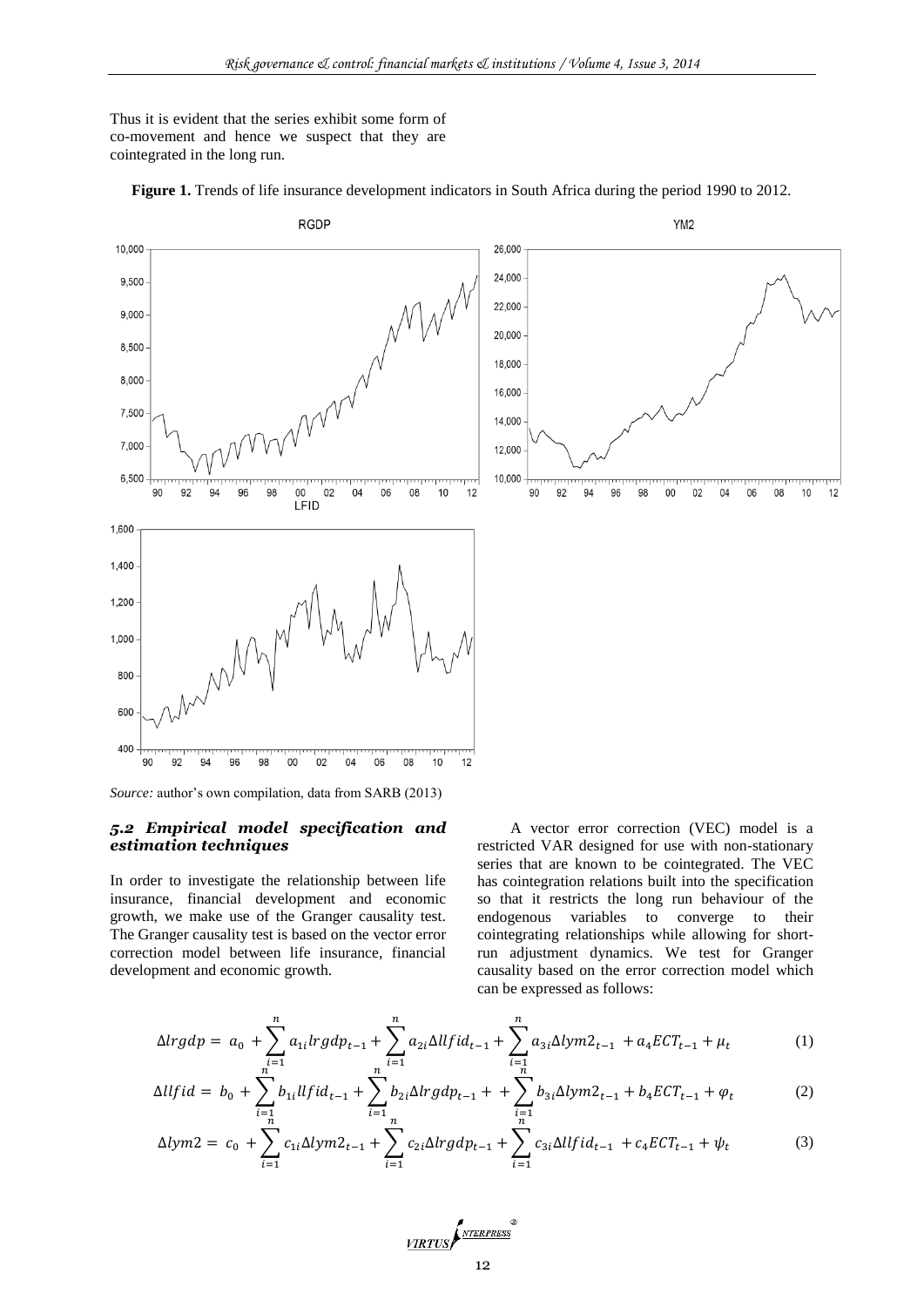Where:

lrgdp = logarithm of the per capita real gross domestic product (economic growth) variable

llfid  $=$  logarithm of the long term insurance density variable

lym2 = logarithm of the broad money per capita (financial development) variable

 $\text{ECT}_{t-1}$  error correction term lagged one period

 $\mu$ ,  $\varphi$ ,  $\psi$  = mutually uncorrelated white noise residuals

#### *5.2.1Stationarity tests*

The variables were subjected to stationarity tests. These were the Phillips-Perron and Augmented Dickey Fuller tests. The results of the stationarity tests are presented in Table 3. All variables were found to be non-stationary when tested at their levels. They became stationary when differenced once. As such it can be concluded that the variables are integrated and of order one.

## *5.2.2Cointegration analysis*

Thus having established that all the variables are nonstationary and integrated of order one, we proceed and test for the number of cointegrating relationships by applying the Johansen Test for Cointegration. Cointegrated variables ensure that we eliminate spurious relations and as such share common stochastic trends. Further than that, they enable us to formulate an error correction model as we determine the long-run relationship among the variables. We first estimate an unrestricted VAR and determine the lag length selection criteria. The optimum lag length selected is 5 (Refer to Table 4). We thus then apply the Johansen test using the optimum lag length of 5. The results as presented in Table 5 suggest that there is one cointegrating relationship amongst the variables. The null hypothesis that there is no cointegrating vector is rejected as the trace statistic is greater than the critical value from the Johansen tables. We conclude therefore that there is one cointegrating vector.

#### *5.2.3 Granger causality*

Having established that there is at least one cointegrating relationship between the economic growth, financial development and life insurance variables, we proceed to perform Granger Causality/ Block Exogeneity Wald tests for causality based on the error correction model. The results are reported in Table 6. The results show that there is no causal flow from life insurance to economic growth. We fail to reject the null hypothesis of exogeneity of the life insurance variable in the economic growth function at the 10% level of significance as the p-value (0.6878) is greater than 0.10. We also fail to reject the exogeneity of the financial development variable in the economic growth function as the p-value (0.1729) is greater than 0.10.

However when the dependent variable is longterm insurance density, we reject the null hypothesis of the exogeneity of economic growth variable at the 5% level of significance as the p-value (0.0135) is less than 0.05. However the financial development variable is exogenous in the long-term insurance function as its p-value (0.8337) is insignificant. When the dependent variable is financial development, we reject the null hypothesis of exogeneity and find that both the economic growth and long-term insurance variables are endogenous as their p-values of 0.0000 and 0.0921 are highly significant at the 1% and 10% level of significance respectively. These results imply that economic growth Granger causes long-term insurance development. Thus the direction of causality runs from economic growth to long-term insurance development without feedback. Further economic growth Granger causes financial development without feedback. There is also evidence to suggest unidirectional Granger causality running from life insurance to financial development.

Our results thus support the following null hypotheses that we set out to probe:

*H2: Life insurance sector development causes financial development*

*H5: Economic growth causes life insurance sector development*

*H6: Economic growth causes financial development.*

| Variable         | <b>Phillips-Perron</b> |                         |               | <b>Augmented Dickey-Fuller</b> | <b>Order of Integration</b> |
|------------------|------------------------|-------------------------|---------------|--------------------------------|-----------------------------|
|                  | With constant          | With constant and trend | With constant | With trend and constant        |                             |
| <b>LRGDP</b>     | 0.3262                 | $-3.1439$               | $-0.3595$     | $-3.1781*$                     | I(1)                        |
| <b>DLRGDP</b>    | $-13.7056***$          | $-16.6755***$           | $-2.6323*$    | $-2.6401$                      | I(0)                        |
| <b>LLFID</b>     | $-2.3668$              | $-2.8545$               | $-2.2131$     | $-2.2536$                      | I(1)                        |
| <b>DLLFID</b>    | $-16.1380***$          | $-21.4943***$           | $-13.2318***$ | $-13.2352***$                  | I(0)                        |
| LYM <sub>2</sub> | $-2.4912$              | $-5.6073***$            | 0.0113        | $-2.4185$                      | I(1)                        |
| DLYM2            | $-8.2299***$           | $-8.1793***$            | $-8.2118***$  | $-8.1589***$                   | I(0)                        |

**Table 3.** Stationarity Tests

*\* represents a stationary variable at 10% level of significance*

*\*\* represents a stationary variable at 5% level of significance*

*\*\*\* represents a stationary variable at 1% level of significance*

VIRTUS PERPRESS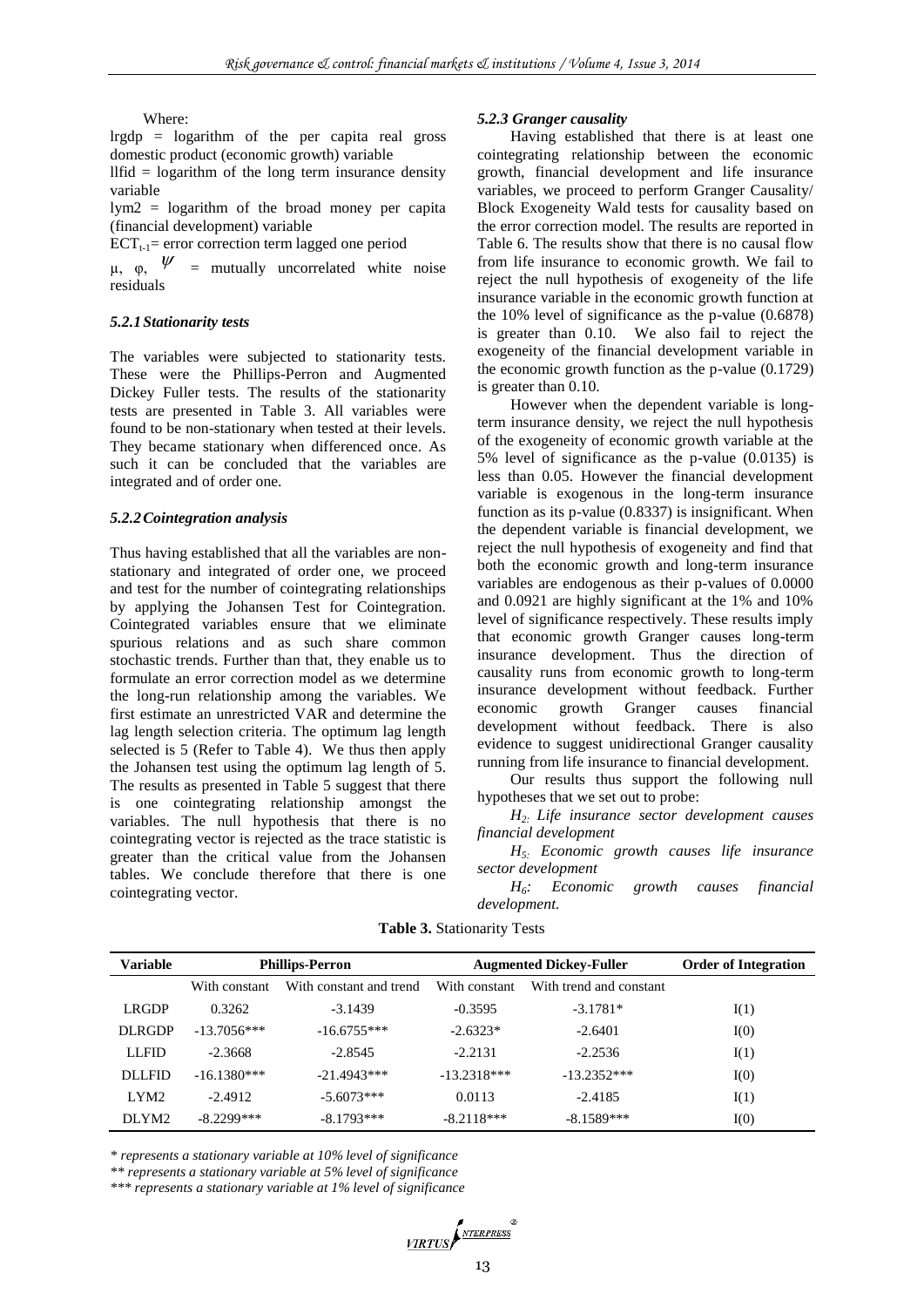| Lag      | LogL     | LR        | <b>FPE</b>  | AIC.         | <b>SC</b>    | HQ           |
|----------|----------|-----------|-------------|--------------|--------------|--------------|
| $\Omega$ | 193.6785 | <b>NA</b> | $2.14e-06$  | $-4.539964$  | $-4.453149$  | $-4.505065$  |
|          | 468.7303 | 523.9083  | $3.80e-09$  | $-10.87453$  | $-10.52727$  | $-10.73494$  |
| ∍        | 474.9921 | 11.47979  | $4.06e-09$  | $-10.80933$  | $-10.20163$  | $-10.56504$  |
| 3        | 484.4951 | 16.74345  | $4.02e-09$  | $-10.82131$  | $-9.953163$  | $-10.47232$  |
| 4        | 515.8122 | 52.94084  | 2.37e-09    | $-11.35267$  | $-10.22408$  | $-10.89899$  |
| 5        | 565.8816 | 81.06468* | $8.99e-10*$ | $-12.33051*$ | $-10.94148*$ | $-11.77213*$ |
| 6        | 572.2137 | 9.799712  | $9.67e-10$  | $-12.26699$  | $-10.61751$  | $-11.60391$  |
|          | 578.9804 | 9.988932  | $1.03e-09$  | $-12.21382$  | -10.30389    | $-11.44604$  |
| 8        | 589.1230 | 14.24801  | $1.02e-09$  | $-12.24102$  | $-10.07065$  | $-11.36855$  |

#### **Table 4.** Lag length selection criteria

*\* indicates lag order selected by the criterion*

*LR: sequential modified LR test statistic (each test at 5% level)*

*FPE: Final prediction error*

*AIC: Akaike information criterion*

*SC: Schwarz information criterion*

*HQ: Hannan-Quinn information criterion*

**Table 5.** Cointegration Tests

| Rank  | Trace<br><b>Statistic</b> | Trace Critical Value<br>0.05 | Prob     | Max-Eigen<br><b>Statistic</b> | Eigen Critical Value<br>0.05 | Prob      |
|-------|---------------------------|------------------------------|----------|-------------------------------|------------------------------|-----------|
| $P=0$ | $31.5653***$              | 27.0669                      | 0.0310** | 19.0911                       | 18.8928                      | $0.0942*$ |
| $P=1$ | 12.4741                   | 13.4287                      | 0.1356   | 8.7017                        | 12.2965                      | 0.3118    |

|  |  |  |  |  | Table 6. VEC Granger Causality/ Block Exogeneity Wald Tests |  |  |
|--|--|--|--|--|-------------------------------------------------------------|--|--|
|--|--|--|--|--|-------------------------------------------------------------|--|--|

| Dependent variable: D(LRGDP) |          |    |        |                           |  |  |
|------------------------------|----------|----|--------|---------------------------|--|--|
| Excluded                     | $Chi-sq$ | df | Prob.  | Inference                 |  |  |
| D(LLTID)                     | 3.078900 | 5  | 0.6878 |                           |  |  |
| D(LYM2)                      | 7.710333 | 5  | 0.1729 |                           |  |  |
| All                          | 10.37129 | 10 | 0.4085 |                           |  |  |
| Dependent variable: D(LLTID) |          |    |        |                           |  |  |
| Excluded                     | Chi-sq   | df | Prob.  |                           |  |  |
| D(LRGDP)                     | 14.35711 | 5  | 0.0135 | $LRGDP \rightarrow LLTID$ |  |  |
| D(LYM2)                      | 2.109953 | 5  | 0.8337 |                           |  |  |
| All                          | 18.93136 | 10 | 0.0411 |                           |  |  |
| Dependent variable: D(LYM2)  |          |    |        |                           |  |  |
| Excluded                     | $Chi-sq$ | df | Prob.  |                           |  |  |
| D(LRGDP)                     | 33.38314 | 5  | 0.0000 | $LRGDP \rightarrow LYM2$  |  |  |
| D(LLTID)                     | 9.459046 | 5  | 0.0921 | $LLTID \rightarrow LYM2$  |  |  |
| All                          | 45.76595 | 10 | 0.0000 |                           |  |  |

#### **6. Economic and Policy Implications**

Our empirical results suggest that life insurance, financial development and economic growth are cointegrated, that is they move in tandem to each other in the long run. We also wish to highlight key findings and proffer policy advice. Firstly, we find evidence of one-way Granger causality running from economic growth to the life insurance sector in South Africa. This is consistent with the "demand following" insurance-growth hypothesis. We also find evidence of one way Granger causality running from economic growth to financial development in South Africa. This is also consistent with the

"demand following" hypothesis. There is also evidence of one way Granger causality running from life insurance to financial development. As such it would seem that life insurance "complements" economic growth in bringing about financial development. The policy implication is that the policy makers must put in place policies that will grow the South African economy. With the growth of the South African economy an enhanced demand for life insurance products will be created and hence leading to the development of the insurance sector. Further the growth of the life insurance sector through its savings mechanism will result in an increase of